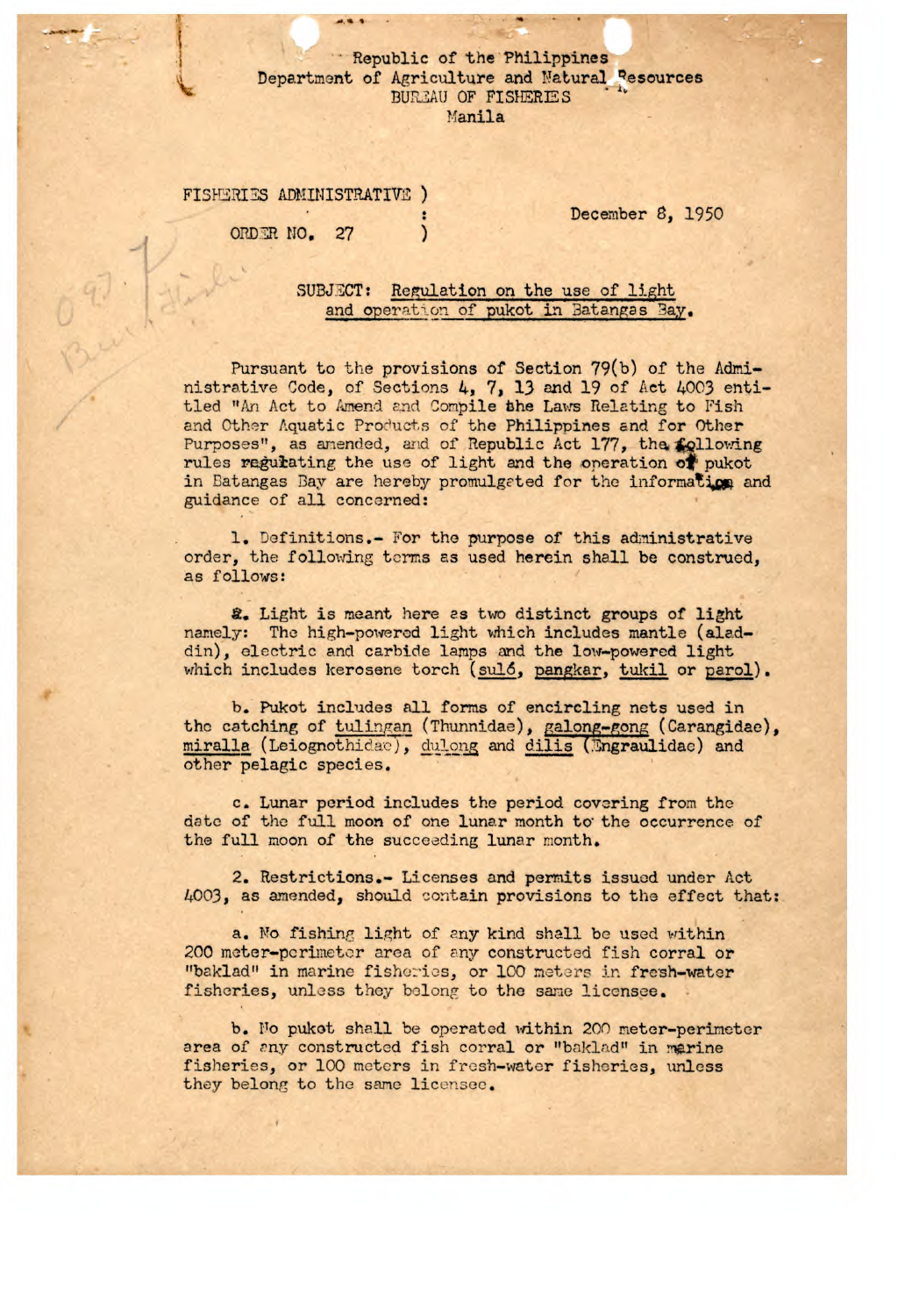c. The licensee or permittee shall be responsible for any or all acts of his agents or employees, contractors and employees of the contractors connected with his fishing operation

d. Terms and conditions of the license, permit or contract shall be subject to change at the discretion of the Secretary of Agriculture and Natural Resources.

*3.* Prohibitions and regi?ations.- (a) it shall be unlawful for any person, association or corporation to use high-powered larps during the "closed" lunar period: Provided, however, that low-powered lamps such as suló, pangkar, tukil, sasag and the like may be used during the closed lunar period.

b. The following lunar periods shall be observed as the closed periods for the high-powered lamp (Aladdin users).

#### Inclusive Full Moon Lunar Period

### 1951 Season

| January 24, 1951   | to                          | February 22, 1951 |
|--------------------|-----------------------------|-------------------|
| March 24, 1951     | $\mathbf{u}$                | April 22, 1951    |
| May 22, 1951       | $\mathbf{H}$                | June 19, 1951     |
| July 20, 1951      | $\mathbf{u}$                | August 17, 1951   |
| September 16, 1951 | Ħ                           | October 15, 1951  |
| November 14, 1951  | $\boldsymbol{\mathfrak{u}}$ | December 13, 1951 |

## 1952 Season

| January 13, 1952   | to                | February 14, 1952 |
|--------------------|-------------------|-------------------|
| March 15, 1952     | $^{\prime\prime}$ | April 13, 1952    |
| May 13, 1952       | $\mathbf{u}$      | June 10, 1952     |
| July 19, 1952      | $^{\circ}$        | August 16, 1952   |
| September 15, 1952 | $\mathbf{u}$      | October 13, 1952  |
| November 13, 1952  | $\mathbf{u}$      | December 17, 1952 |

c. That the pukot shall be allowed to operate at all times during the entire season.

d. This regulation shall be observed for a period of two years from date of effectivity and shall cover the fishing waters of Batangas Bay which is bounded by Natoko Point in the south and Maricaban Islands and Cazador Point in the west.

o. Tht this regulation and prohibition shall be subject to change at the discretion of the Secretary of Agriculture and Natural Resources.

1-<sup>4</sup>**6Ale.** *<sup>27</sup>*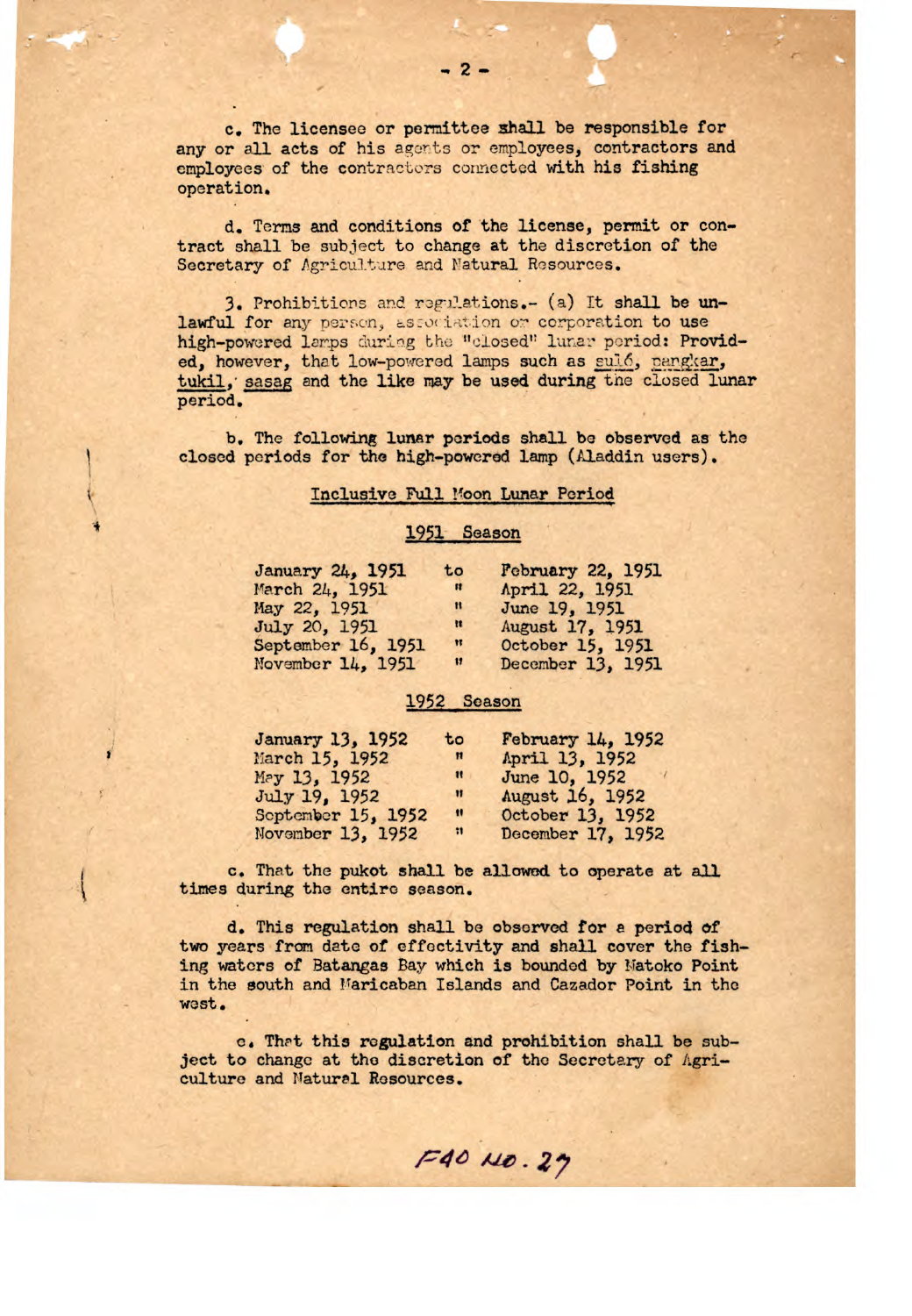4..Exemptions.- (a) For scientific, *educational* or propgation purposes, any person, association, institution or corpor: tion of good repute may be granted by the Secretary of Agriculture and Natural Resources, free of charge, a permit to use light with any fishing gear, subject to such conditions as the Secretary of *Igriculture* and Natural Resources may doom proper to impose for the wise conservation of the fisheries of Batangas Bay.

 $-3-$ 

b. The use of light for purposes other than those mentioned herein shall be subject to same penalty, as if no permit has been granted.

5. Thforcement.- For the purpose of enforcing the provisions of this Ldninistrativo Order and of such regulations as may hereafter be promulgated, fish wardens and inspectors, members of the Philippine Naval Patrol, members of the Philippine Constabulary and Philippine Army, members of the municipal and municipal district police, members of the secret service, harbor police, inspectors, guards, and wharfingors of the Bureau of Customs, Internal Revenue officers and agents, officers of Coast Guard Cutters, Lighthouse keepers, and such other competent officials, employees or persons as may be designated in writing by the Secretary of Agriculture and Natural Resources, are hereby made deputies by said Department Head and empowered:

a. To ascertain whether persons found engaged in fishing are duly provided with licenses or permits as required in the Fisheries Act;

b. To arrest any person found violating or attempting to violate the provisions of Act 4003, as amended, and of this Administrative Order.

c. To seize, when doomed necessary, for evidence, and for such purposes as the Secretary of Agriculture and Natural Resources or his duly authorizod representative may consider advisable any fishing gear or apparatus used during the offseason in violation of the laws and regulations of this Administrative Order; and

d. To file the necessary complaint in Court and report violations to the Secretary of Agriculture and Natural Resources or to the Director of Fisheries, for appropriate action.

*6.* Any violation of the provisions of this Administrative Order shall subject the offender to prosecution and upon conviction, ho shall suffer the penalty **provided in** Section 83

 $FAONO.29$